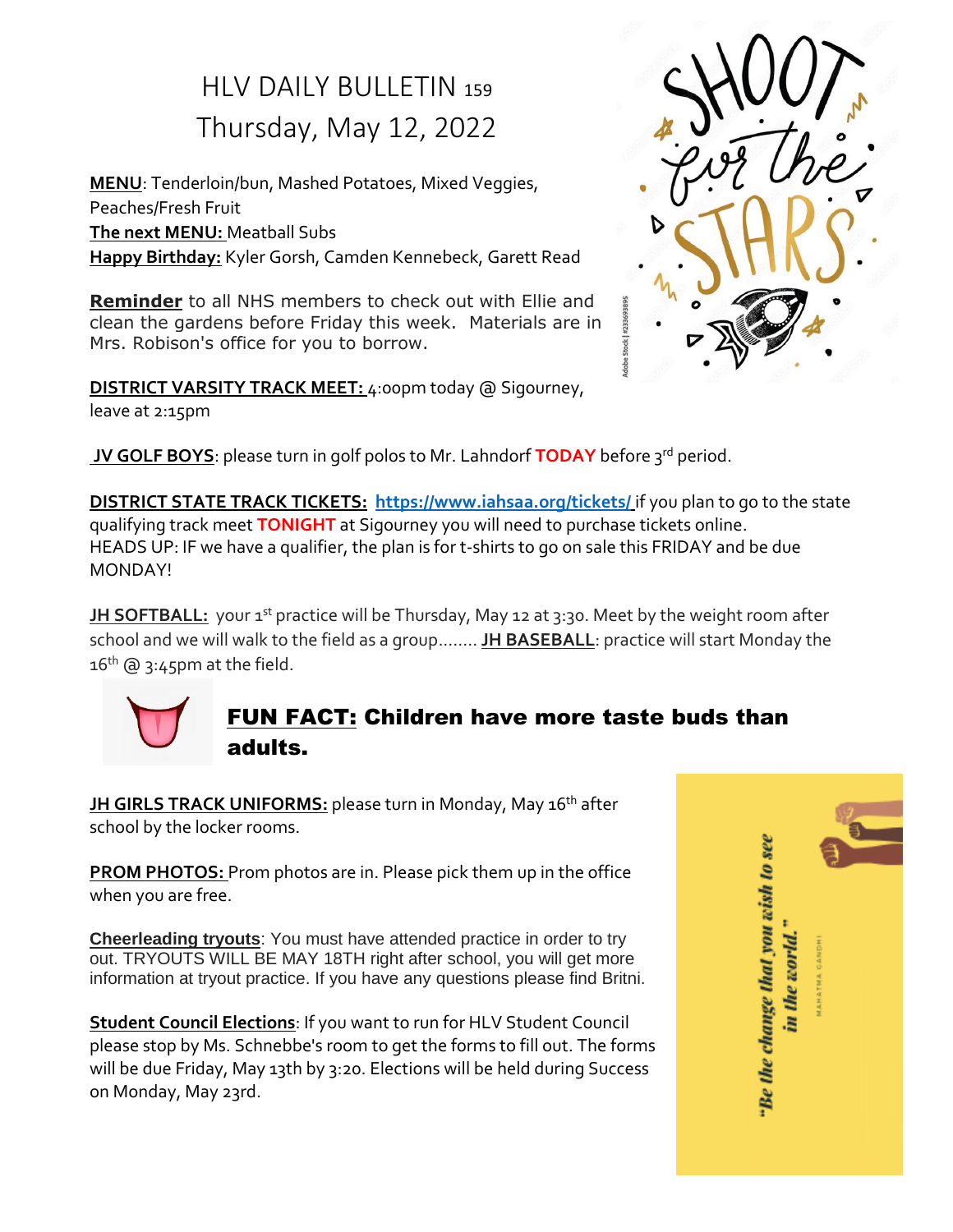\*\*If you are running for Student Body President you will need to create a campaign video to be shared during voting with all classes. Student Body President is open to Juniors and Seniors.

Most great learning happens in groups. Collaboration is the stuff of growth. -Sir Ken Robinson



**BAND/CHOIR:** This week is a CHOIR Friday. Lessons are Week A.

**Jazz Ensemble**: Wednesdays at 7:15am in the Band Room. **BROADCASTING CLUB:** Tuesdays at 7:15am in Ms. Alexander's room. **FCA**: Fridays @ 7:00am in Room 211 **GSA**: Fridays @ 7:15am in Mrs. Scoville's Room.

**FOOD PANTRY**: open the 2<sup>nd</sup> and 4<sup>th</sup> Thursdays each month. 5:00pm to 6:30pm. Volunteers welcome.



*Why are ghosts bad liars? …… You can see right through them.*

**STUDENT HANDBOOK: Page 11 reference:** Students arriving at school after 8:15 A.M. must report to the office for a pass. After 9:00 A.M. students will be considered absent or truant. Students are not allowed to leave the building until school is dismissed unless special permission is granted from the office. Failure to check out with the office will result in some type of disciplinary action.

### **ON THIS DAY IN HISTORY: 1949, The Berlin Blockade ends.**

**SUMMER SPORTS CAMPS:** pick up a form in the office. VOLLEYBALL CAMP: 3<sup>rd</sup>-8<sup>th</sup> grades, Aug. 2-4 @ HLV BASKETBALL CAMP: 2<sup>nd</sup>- 12<sup>th</sup> grades, Aug. 1-3 @ HLV

Journal Entry Idea: If you could travel to anywhere in the workd right now, where would you go?